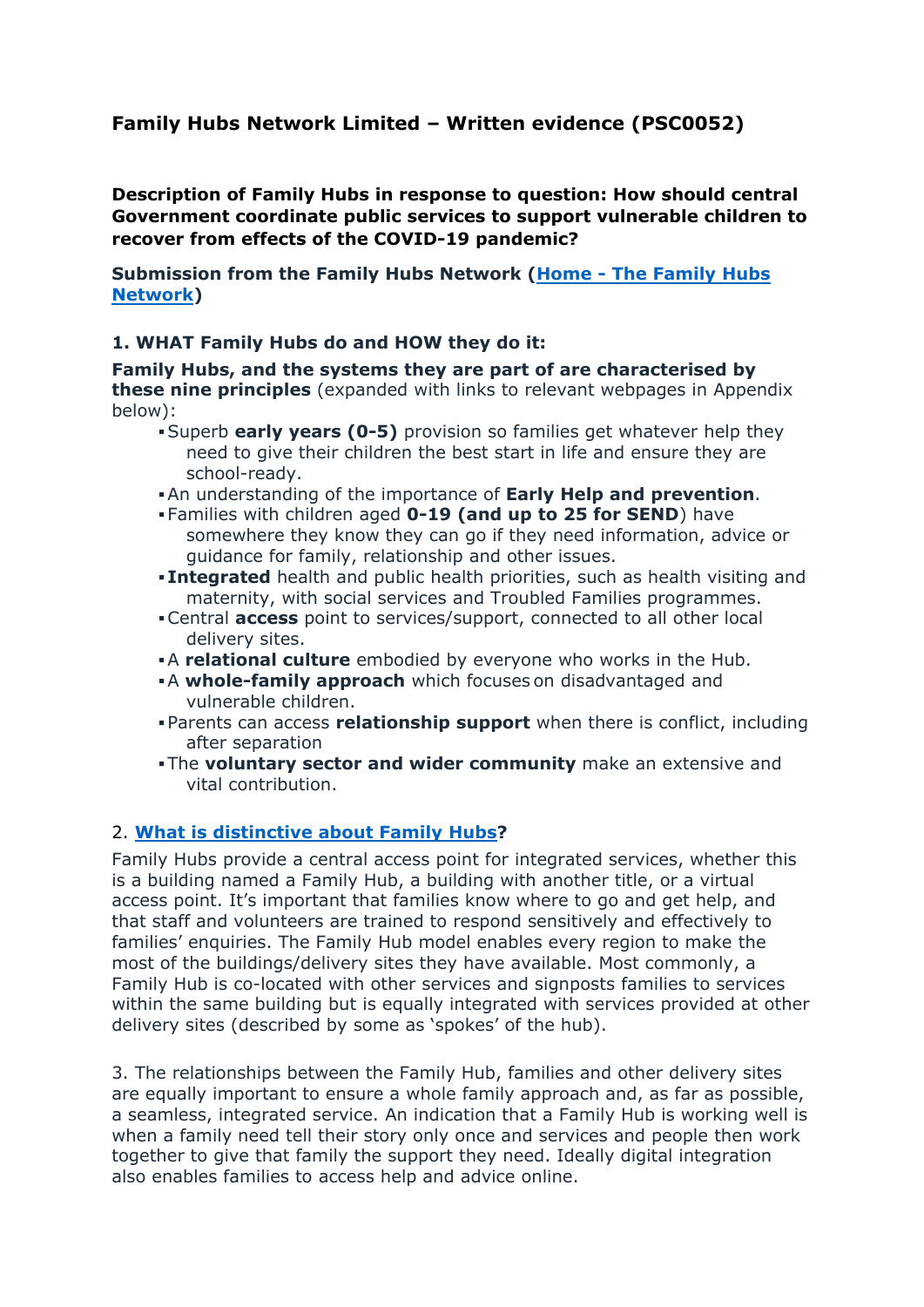## 4. **[WHY](https://familyhubsnetwork.com/hubs/the-need-for-family-hubs/) [they](https://familyhubsnetwork.com/hubs/the-need-for-family-hubs/) [are](https://familyhubsnetwork.com/hubs/the-need-for-family-hubs/) [needed](https://familyhubsnetwork.com/hubs/the-need-for-family-hubs/):**

Parents who are struggling with difficulties in their relationships (with their children and other adults, particularly each other), finances and other areas of family life will often not know where to find help, who they can turn to and how to stop problems from escalating. Family Hubs are flexible, attuned to local needs and able to connect families with the right help from the right people in the right way. They are a key element of integrated working which enables families with children aged 0-19 to access early help to overcome difficulties and build stronger relationships. Timely prevention reduces the need for crisis intervention by social care services. Across the country they are faced with high and rising numbers of children who are 'in need', on child protection plans, and coming into care.

5. In addition, children from poorly functioning families often underachieve in school, have poor physical and mental health and are more likely to become caught up in drugs, gangs and other criminal activity. This makes it harder for them to gain satisfying employment, form healthy relationships and nurture their own children. Without the readily accessible family support Hubs can provide, along a spectrum of need and throughout the time children and young people are dependent on their parents (0-19), many will experience these and other poor outcomes linked to the breakdown of family relationships.

6. Couples in chronic conflict who do not receive timely and effective help will struggle to resolve difficulties and provide their children with the safe, stable and nurturing relationships they need to thrive. Even after separating, some couples may find it impossible to leave that conflict behind and co-parent well, in their children's best interests, without the right support. Families coping with disabilities are often unaware of the help that is available to them locally or how to access it.

7. A range of 'whole-family' support provided seamlessly through these centres avoids the 'silo working' that can mean families are bounced from one service to another and have to repeat their story again and again. This support is frequently co-located with well-designed universal and targeted early years services which ensure children have the best start in life. Coming into these Hubs raises new parents' awareness of other support they might need to ensure their children grow, flourish and fulfil their potential.

## **APPENDIX – Expanded Principles and Case Study Material**

## **Principle of 'families with children 0-19' (and up to 25 for SEND**)

The Family Hub model maintains a focus on the early years but extends family support to families with children aged 0-19 in recognition that families can face challenges at any time. Building on the heritage and experience of Sure Start children's centres, Family Hubs further develops early years services as they provide a key fulcrum point to improve outcomes.

During the early years, families build trusted and valued relationships with the people they meet in family support. Rather than sever this relationship when a child reaches five, parents can continue to contact a familiar team and access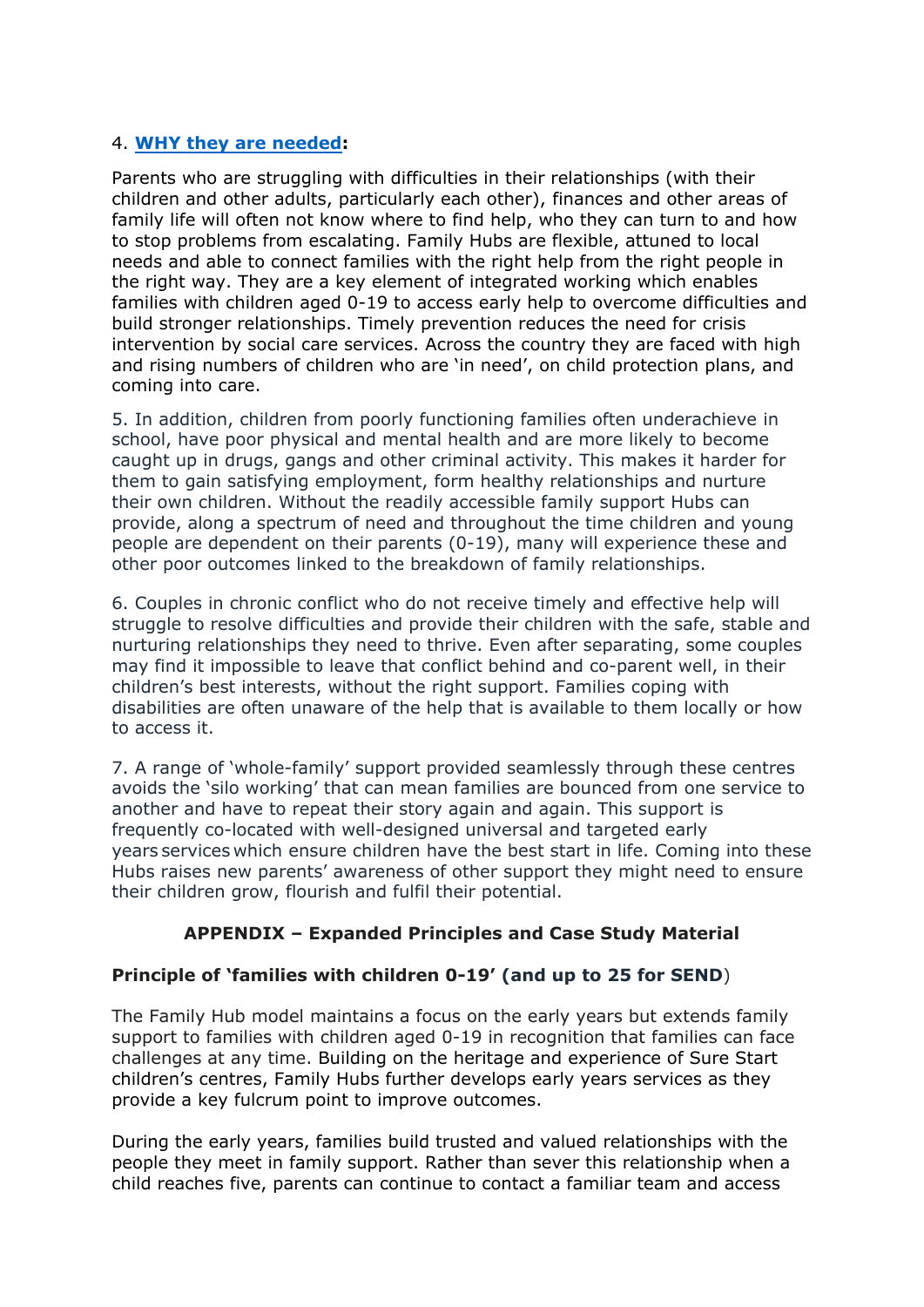trusted information, advice and guidance. This helps them find the right help online, over the phone or in person, either at the Family Hub or at another delivery site, where services for families with older children are available.

It makes sense for families to have a main point of access (place, phone and/or website) through these years to which they can repeatedly return and from where they can source a range of help for all the issues that can impact upon families, including their young children.

## **Principle of 'early help and prevention'**

As prevention is a priority in the Family Hub model, a local authority's Early Help strategy is an essential element of local design. Family Hubs are the 'Early Help Front Door' where families can get help in the right way at the right time. Early Help and early years often go hand in hand as the pace of change, and emergence of issues is particularly swift in the early years and Early Help, to prevent issues becoming entrenched challenges, is essential.

## **Principle of 'integrated'**

To achieve better outcomes for families, 'practice-based evidence shows that integration makes a significant difference'. Within the Family Hub model, integration is applied in several ways:

- **Multi-disciplinary and multi-agency teams** working together closely and in a coordinated way so families get the support they need in a way which puts helping them solve their problems at the heart of the process. It's not about a series of referrals or interventions but about practitioners working together to make the difference that's needed. When a Family Hub is working well a family need only tell their story once and services and people then work together to give that family the support they need. Achieving cross organisation buy-in to create integrated working is essential and local authorities can learn from others' [experiences.](https://familyhubsnetwork.org.uk/knowledge-base/#knowledgebase_integration_3)
	- o Bringing **health and CCGs** into the Family Hub is especially important for early years, to reach and support expectant parents, for example, in Stockton-in-Tees, below. All perinatal services including ante-natal appointments; ante- and post-natal education classes; health visiting; post-natal support; and maternal and infant mental health can be co-located or coordinated from within Family Hubs. Different ways local authorities work with health are explored [here.](https://familyhubsnetwork.org.uk/knowledge-base/#knowledgebase_integration_6) Family Hubs' [Advisory](https://familyhubsnetwork.org.uk/knowledge-base/#knowledgebase_integration_8) [Boards](https://familyhubsnetwork.org.uk/knowledge-base/#knowledgebase_integration_8) can facilitate multi-agency working and collaboration can be achieved in a number of [ways.](https://familyhubsnetwork.org.uk/knowledge-base/#knowledgebase_integration_5)

## **CASE STUDY: Stockton-on-Tees**

*A Community and Partnership Manager at Stockton-on-Tees describes how*: "The Family Hub model promotes a more integrated way of working with services and developing a wider offer to families with children aged 0-19. The concept is around strengthening the approach to preventative work with families, prior to the point of escalation to statutory services, with the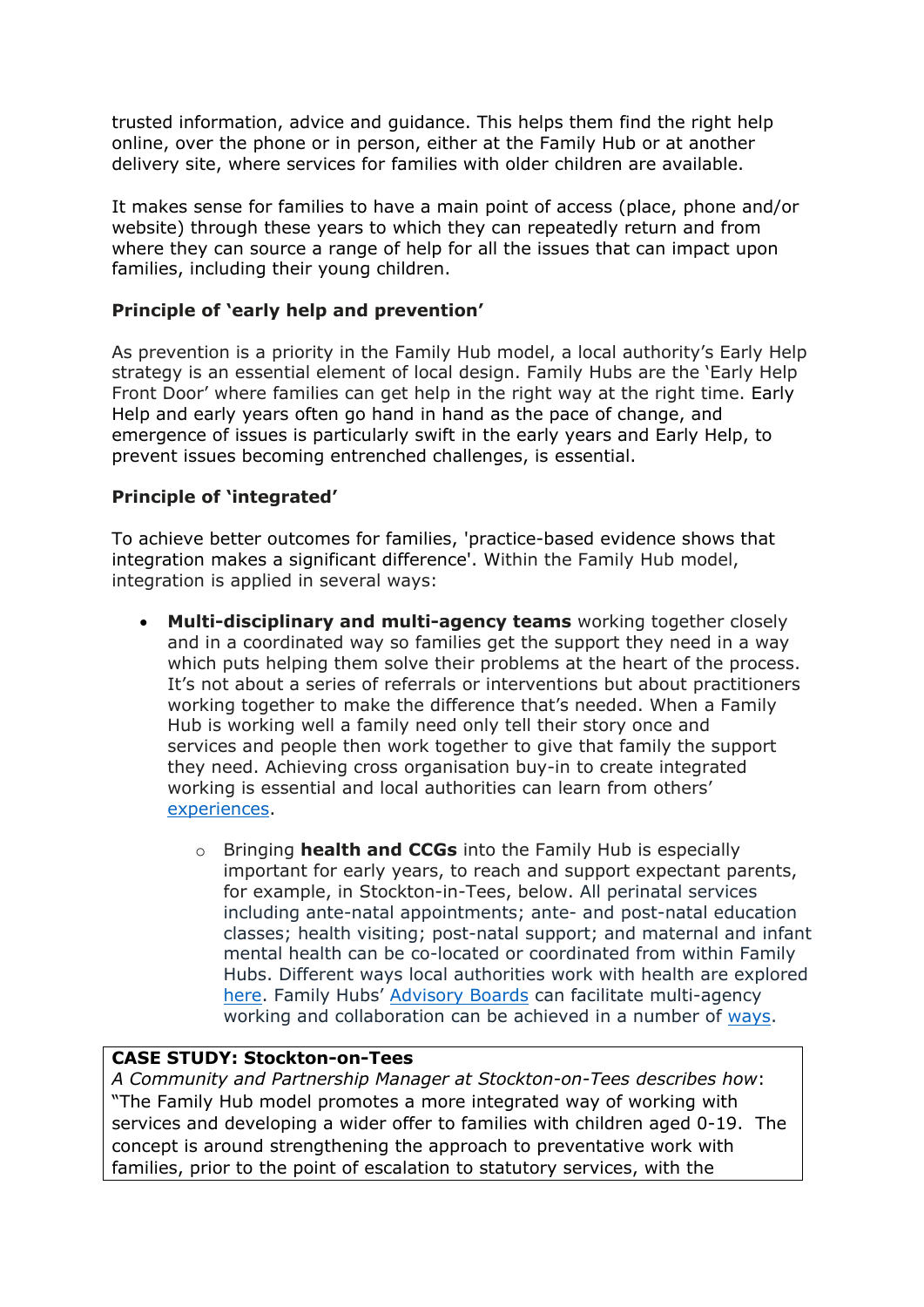integration of Health Visitors and School Nurses on site. We also accommodate midwifery services on each site and an independent nursery provider within each setting. We have four Family Hubs across the Borough which provide a range of services. The Family Hubs act as a one-stop-shop to allow families to access a range of services under one roof. Staff are upskilled and have a broad knowledge of other services outside of our provision, to enable them to signpost families more effectively.

Weekly meetings are held within Early Help to identify the most appropriate support available to families and to allow for a more joined up approach across services."

Stockton offer the following services:

| Sleep Workshops                    | Drug and alcohol awareness sessions |
|------------------------------------|-------------------------------------|
| Healthy Baby Weigh-In              | Harbour (domestic abuse) - Drop in  |
| A number of parent/volunteer led   | sessions                            |
| groups                             | Benefits advice                     |
| Midwifery appointments             | Job Club $-$ 16-29 years            |
| First Aid Courses/Home Safety      | <b>CAMHS - Workshops</b>            |
| equipment.                         | Joint groups with Youth Direction   |
| Sleep Clinic $-0-18$ years         | General relaxation for parents      |
| Health clinic - baby weigh         | SEND Drop-in advice service         |
| Cafes                              | Cooking on a budget; Maths and      |
| Evidenced-based parenting courses  | English Courses; Amazing You        |
| $(0-19)$                           | (learning and skills) and Mental    |
| Baby yoga                          | <b>Health Awareness Courses</b>     |
| Baby massage                       | E-Solihull                          |
| Smoking cessation                  | Relax Kids                          |
| Change, Grow, Live (CGL) Drug and  |                                     |
| Alcohol Service - Drop in sessions |                                     |
|                                    |                                     |

- o The ability to **[register](https://familyhubsnetwork.org.uk/knowledge-base/#knowledgebase_buildings_3) [births](https://familyhubsnetwork.org.uk/knowledge-base/#knowledgebase_buildings_3)** in Family Hubs provides an opportunity to alert expectant parents to the support services available and reduce any [stigma](https://familyhubsnetwork.org.uk/knowledge-base/#knowledgebase_reaching_families_reducing_stigma_1) associated with going through the doors. It also ensures Hubs get the birth data they need to plan services.
- By working in this way, and delivering a system for everyone from those with [universal](https://familyhubsnetwork.org.uk/knowledge-base/#knowledgebase_reaching_families_reducing_stigma_2) [through](https://familyhubsnetwork.org.uk/knowledge-base/#knowledgebase_reaching_families_reducing_stigma_2) [to](https://familyhubsnetwork.org.uk/knowledge-base/#knowledgebase_reaching_families_reducing_stigma_2) [intensive](https://familyhubsnetwork.org.uk/knowledge-base/#knowledgebase_reaching_families_reducing_stigma_2) need, families can experience **seamless transitions** from one level of help to another. If a family's crisis escalates, practitioners working together within a well-designed system receive more intensive support without delay or starting from scratch with a new referral. Similarly, when a family makes progress, they can move to a lower level of support, without facing a cliff-edge moment when intensive support comes to an end. All this helps to reduce stigma.
- Being 'integrated' also means **[sharing](https://familyhubsnetwork.org.uk/knowledge-base/#knowledgebase_integration_2) [data](https://familyhubsnetwork.org.uk/knowledge-base/#knowledgebase_integration_2)**. This can be a stumbling block but we have seen how agencies can overcome this so they can work together better, by ensuring that new IT systems are compatible with other agencies' software (as has been achieved for example, in Brent). And by asking families for consent to share information, in the right way at the right time (for example in Yeovil/South Somerset, where hub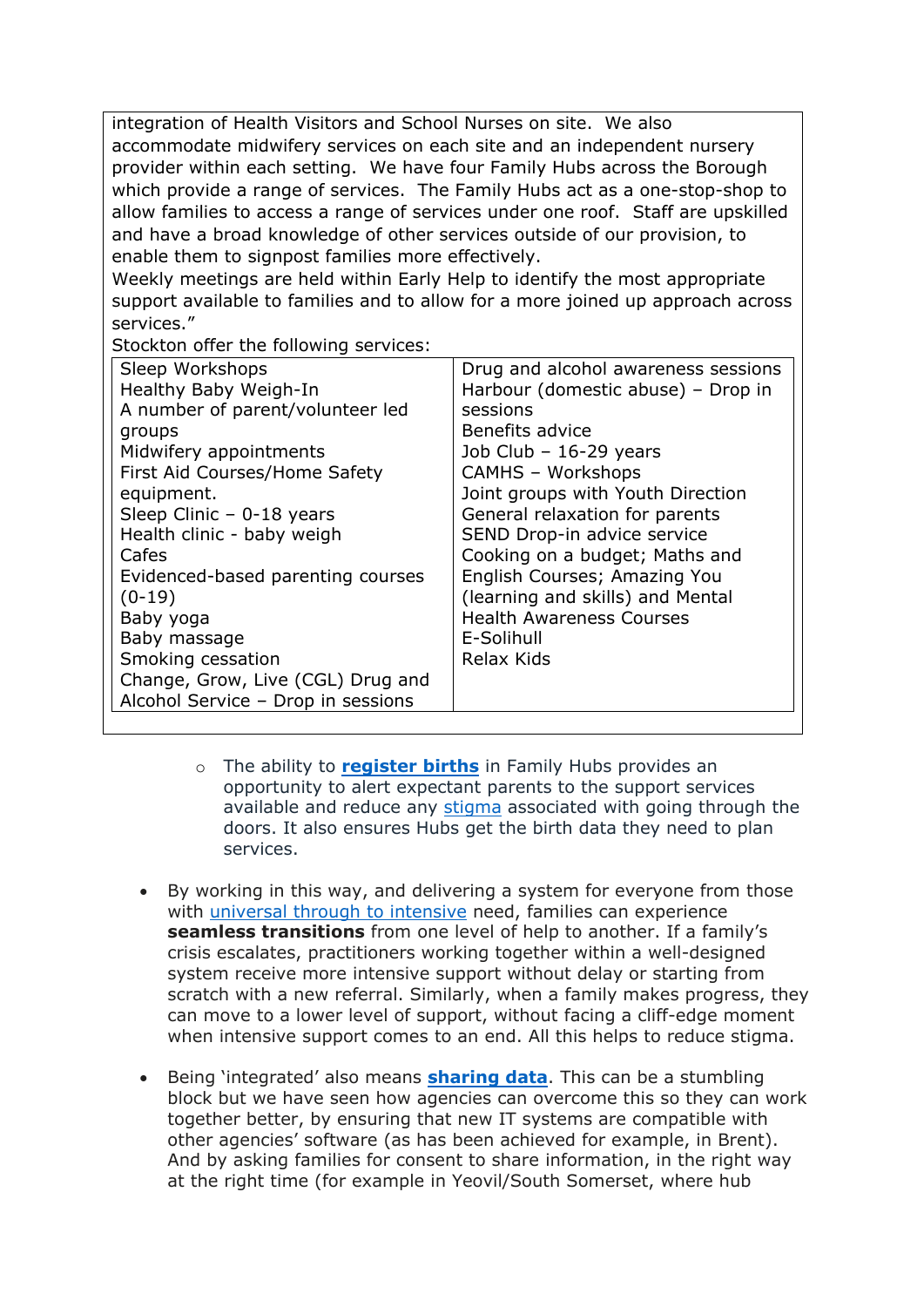deliverers have sensitively adapted their processes and as a result have high levels of consent and engagement among their families).

 And the fourth area of integration, which may sound quite ambitious but is highly valued by those who practice it, is having **[shared](https://familyhubsnetwork.org.uk/knowledge-base/#knowledgebase_integration_5) [outcomes](https://familyhubsnetwork.org.uk/knowledge-base/#knowledgebase_integration_5)** (see Essex study below). This means that all agencies involved in supporting families agree the shared outcomes they are working towards and then work out, who is going to do what, to make sure those outcomes are achieved. This can involve, for individual families, creating a Family Plan (e.g. City of Westminster) and/or more broadly working together to achieve county-wide targets (such as Essex, where this also involves an innovative approach to [budgets\)](https://familyhubsnetwork.org.uk/knowledge-base/#knowledgebase_integration_1).

#### **CASE STUDY: Doncaster**

Doncaster's system collects extensive data to demonstrate the outcomes of their work.

Slides: <https://familyhubsnetwork.org.uk/event/family-hubs-webinar/> Video of presentation:

[https://www.youtube.com/watch?v=G5Caj4CMKMQ&list=PLSBqP\\_HC1oQgEvcUo](https://www.youtube.com/watch?v=G5Caj4CMKMQ&list=PLSBqP_HC1oQgEvcUo0p-nTIhK47lLeaXp&index=6) [0p-nTIhK47lLeaXp&index=6](https://www.youtube.com/watch?v=G5Caj4CMKMQ&list=PLSBqP_HC1oQgEvcUo0p-nTIhK47lLeaXp&index=6)

## **CASE STUDY: Essex**

In Essex, the local system design of the Family Hub model illustrates how integrated can work effectively and achieve good outcomes. Slides: <https://familyhubsnetwork.org.uk/event/family-hubs-webinar/> Video of presentation: [https://www.youtube.com/watch?v=wY46CeqVKWk&list=PLSBqP\\_HC1oQgEvcUo](https://www.youtube.com/watch?v=wY46CeqVKWk&list=PLSBqP_HC1oQgEvcUo0p-nTIhK47lLeaXp&index=2&t=1s) [0p-nTIhK47lLeaXp&index=2&t=1s](https://www.youtube.com/watch?v=wY46CeqVKWk&list=PLSBqP_HC1oQgEvcUo0p-nTIhK47lLeaXp&index=2&t=1s)

## **Principle of 'whole family approach'**

Rather than focusing on the child or member of the family needing support, in isolation, those practising the Family Hub model consider the child within the context of their core relationships and the people around them, and tackle the problems with interventions that will work within this context. Quite often, **the presenting problem is not the core challenge**: extremely difficult toddler behaviour can be the presenting problem but unemployment, housing issues or substance abuse can emerge as significant factors and this is where the 'whole family approach' identifies this and, because of the connectedness within the system, is able to tackle it (e.g. Isle of Wight case study below).

Coupled with this is the way in which Family Hubs prioritise **supporting relationships** within the family. We can be in the habit of addressing the problem of the child or parent. Quite often, it's weaknesses in the relationships between the family which are causing distress as well as hindering progress. Family Hubs provide counselling and programmes to address child-parent violence, couple relationship as well as parenting skills as part of family support. The DWP's interest in reducing parental conflict and, with MoJ, in postseparation support features in this part of Hubs' work.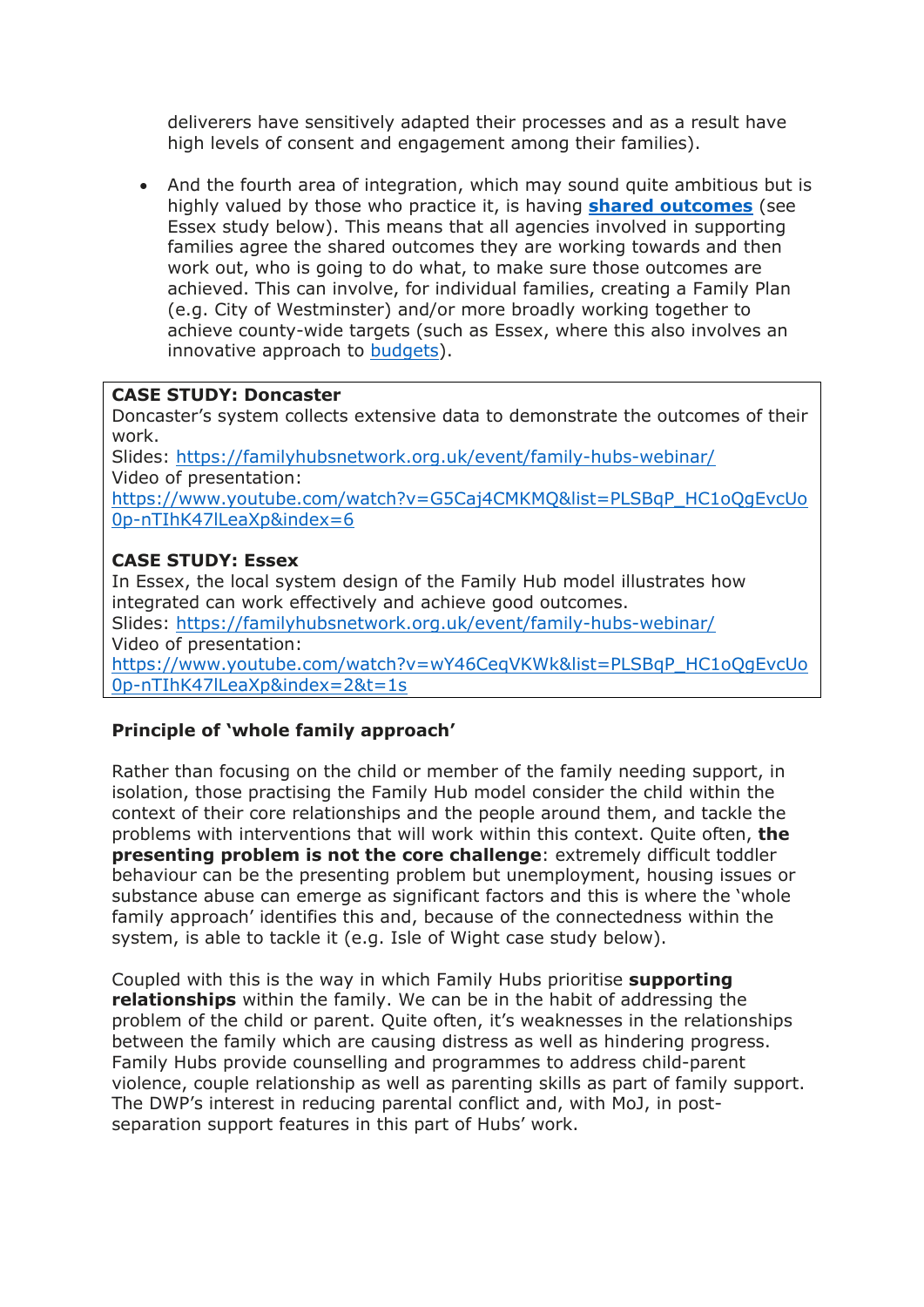The early years have a particular influence on the whole family. The arrival of a baby sends ripples - or a tsunami - throughout the family unit/context. Therefore, the 'whole family approach' is crucial to understanding a family's needs and tackling related issues as well as the presenting ones e.g. a toddler's sleeping problems can put enormous strain on couple relationships and in this situation, providing relationship support may be just as important as establishing better sleeping patterns.

So, how does the Family Hub model provide family support, for families with children 0-19, which prioritises prevention, the whole family in an integrated way? It's about creating a system where **access** is key families know where to go and get help. Access must be straightforward and this is especially important in the early years when families need convenient and speedy help, with the demands that an infant makes.

## **Principle of 'access'**

Family Hubs have a central point from where services are accessed, whether this is a building named a Family Hub, a building with another title, or a virtual access point, by phone, email or online form. This access point is often called the Early Help Front Door, Integrated Front Door, or One Stop Shop.

Local Family Hub system designs (see box below) make the most of the **buildings/delivery sites** they have available and respond to [local](https://familyhubsnetwork.org.uk/knowledge-base/#knowledgebase_buildings_1) [need](https://familyhubsnetwork.org.uk/knowledge-base/#knowledgebase_buildings_1), for example, ensuring the access points in buildings are in areas of greatest need (e.g. deprived housing estate) or with greatest reach (e.g. library, civic building). But the system can only work well if the access points are well connected with services and practitioners based in other buildings.

## **Local system design**

The connectedness of the Family Hub model and its outworking in the relationship between buildings and teams in a local area is most easily grasped as a '**hub and spokes' model**, where one building is nominated as the main hub and other buildings are delivery sites connected to it. When this is well communicated to families and is central to the thinking of staff, family support is easily and effectively accessed through the hub and delivered through the delivery sites (as well as the hub in most local designs).

When a physical hub building is not used as a hub, the hub and spokes model is not redundant but works differently. In this '**virtual hub'** design, connectedness is just as important and communication to families about how the virtual hub operates is more important as there is no physical manifestation of that intention.

In local system designs, the hub and spokes model tends to evolve into a system of connectedness which can seem, to the outsider's eye, more complex but is in fact evidence of a local authority adapting their existing estate and connecting with other delivery sites (operated by the voluntary sector for example) to capitalise on existing infrastructure and meet local need.

Having 'hub' buildings which are physical centres of the family support offer help make the whole offer more tangible for families. Sometimes the hub is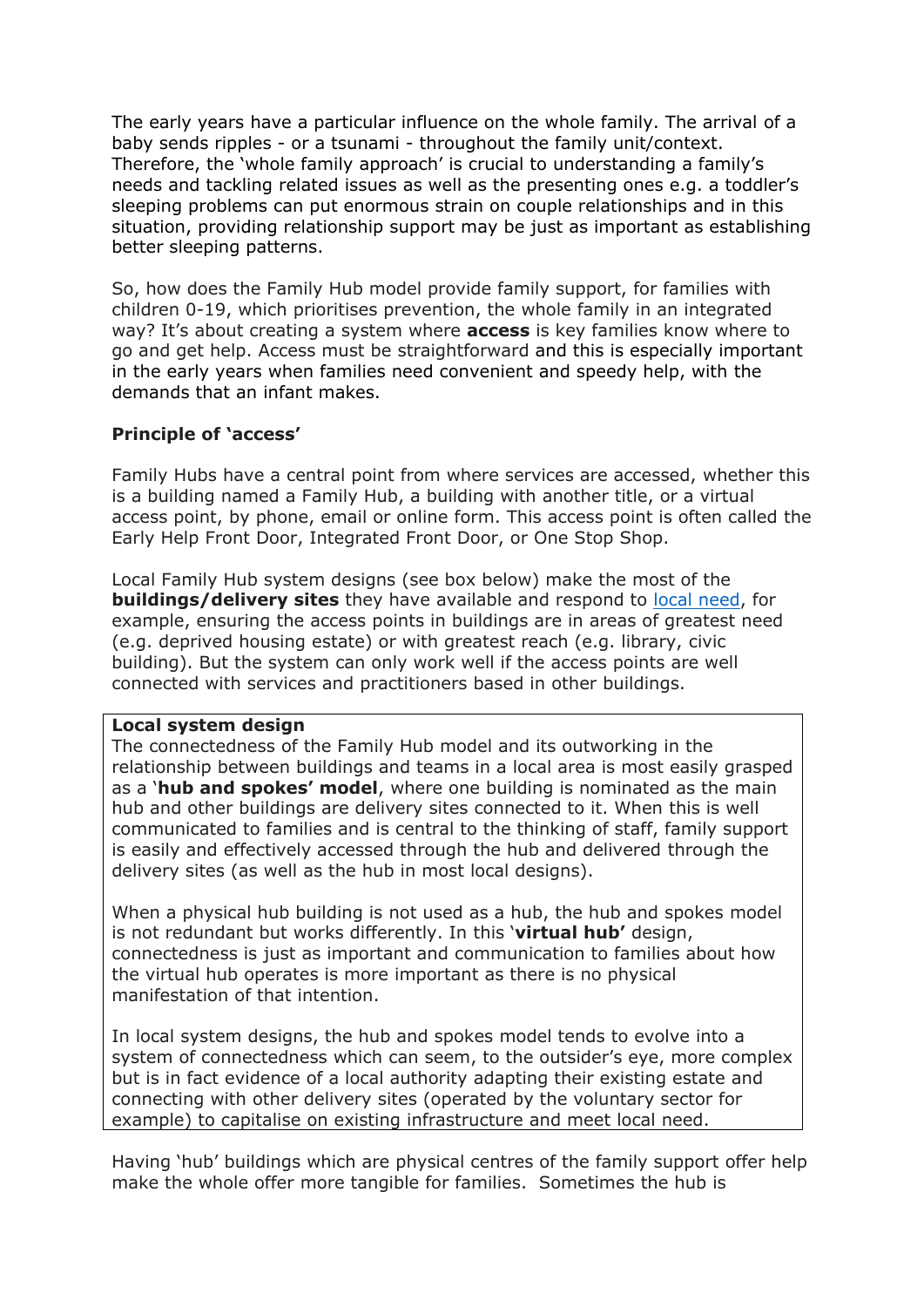positioned within a building known for another service (see below) sometimes the building is called the Family Hub (or similar name), and other services are co-located there.

Often children's centres are used for this purpose (following [consultation\)](https://familyhubsnetwork.org.uk/knowledge-base/#knowledgebase_buildings_4). This works well for families, who have accessed Children's Centres in children's early years, and it makes sense to continue to receive help in a place which is trusted and familiar. Some children's centres have become Family Hubs, some children's centres host a 'Family Hub'.

## **CASE STUDY: Isle of Wight**

On the Isle of Wight, the local system design lifted children's services out of special measures and transformed family support delivery. On this journey, children's centres were repurposed as part of a comprehensive strategy to reach and support families more effectively.

Slides: <https://familyhubsnetwork.org.uk/event/family-hubs-webinar/> Video of presentation:

[https://www.youtube.com/watch?v=f\\_uOPo9hPaE&list=PLSBqP\\_HC1oQgEvcUo0](https://www.youtube.com/watch?v=f_uOPo9hPaE&list=PLSBqP_HC1oQgEvcUo0p-nTIhK47lLeaXp&index=5) [p-nTIhK47lLeaXp&index=5](https://www.youtube.com/watch?v=f_uOPo9hPaE&list=PLSBqP_HC1oQgEvcUo0p-nTIhK47lLeaXp&index=5)

Video of integrated working on Isle of Wight: <https://www.youtube.com/watch?v=ke6QFBZL9NI>

Other facilities which host a Family Hub include: local libraries, GP surgeries, health clinics, [schools,](https://familyhubsnetwork.org.uk/knowledge-base/#knowledgebase_schools_1) registry offices, community centres, church and faith venues and Citizens Advice Bureaux. The diversity of how buildings are used within the Family Hub model illustrates the extent to which local Family Hub systems reflect the local situation, a core strength of the model which introduces complexity when trying to compare one local system with another.

Alongside access via a building, there is **virtual access**. This is equally important to those delivering the Family Hub model. Families need to be able to look online or pick up the phone. Family Hubs need to ensure that this information is well publicised and that such access points are well serviced, delivering a timely and helpful response, in a relational way.

The centre where families access help is well connected to the full extent of the local offer of family support. Without this **connectedness** (with practitioners, services – both local authority and voluntary sector – buildings and the **digital online offer**) it cannot deliver the help families need. Digital connectedness has become more important than ever during the 2020 Covid crisis in not only publicising but also delivering universal services.

## **Principle of 'relational culture'**

Many families' enthusiasm for children's centres was derived from the relational approach they had experienced. The Family Hub model takes this a step further and prioritises a relational culture to infuse all areas of family support.

Relational culture is about understanding the value and impact of how we relate to each other. This applies to the system as a whole and specifically, staff to families and staff to staff.